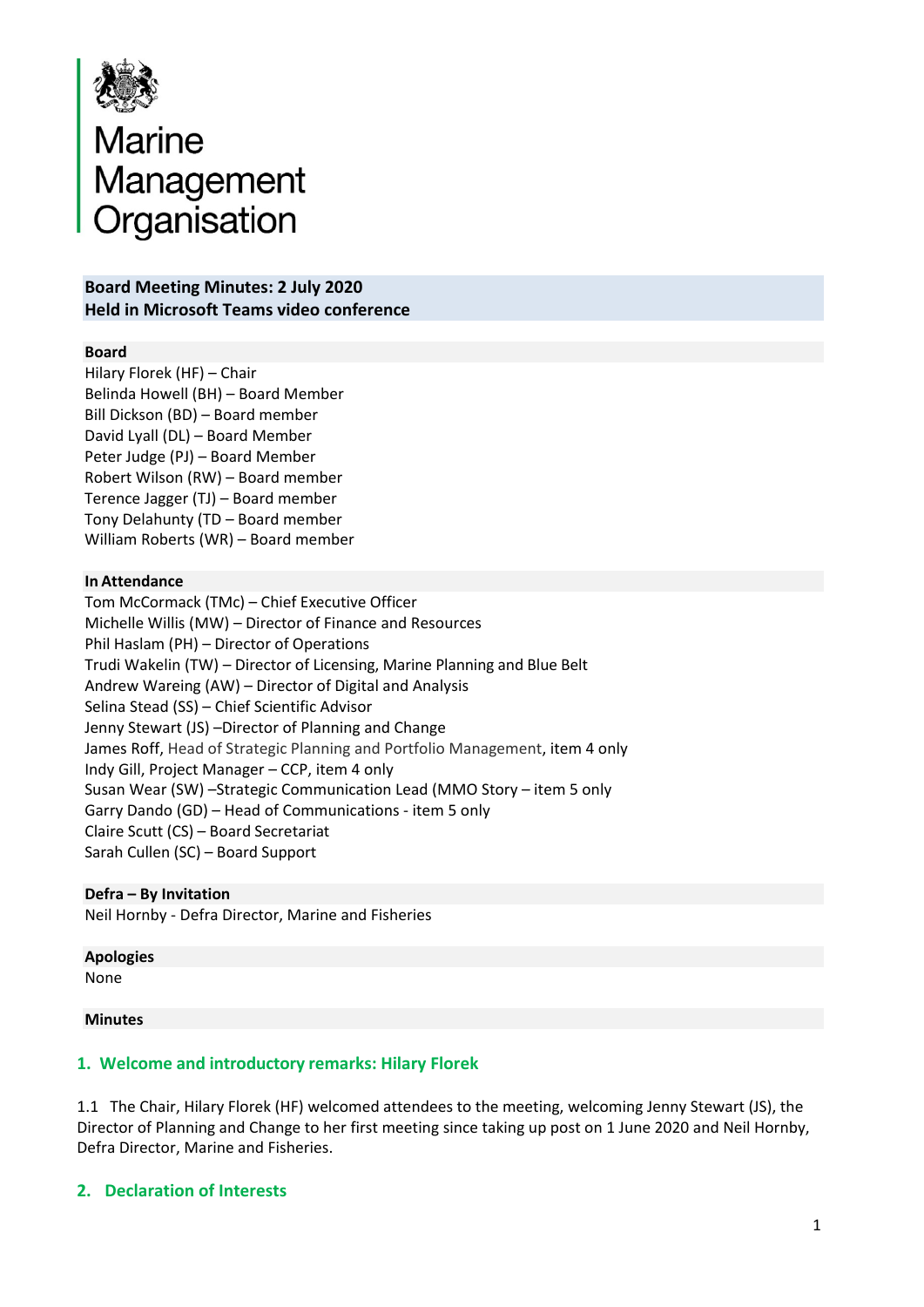2.1 The Chair invited attendees to declare any new interests, noting those previously declared.

2.2 HF noted that Rob Wilson (RW) had indicated out of committee that he was proving consultancy advice to a number of companies in relation to Covid 19 responses.

## **3. Minutes of 20 May 2020 meeting and actions arising from the meeting**

3.1 The Chair noted the draft Minutes from 20 May Board meeting inviting attendees to raise any minor points of accuracy out of Committee, following which the Minutes would be recirculated.

3.2 Regarding an action from the previous Board meeting, HF asked for an update on the meeting to discuss the organisational approach to managing a prospering, sustainable and climate friendly fishing industry. Andrew Wareing (AW) and Belinda Howell (BH) agreed that the meeting had made some good progress and had helped to draw out that the overall evidence strategy aligned with the MMO Story ambitions would help to support the sustainability ambitions.

3.3 Selina Stead (SS) reminded attendees that the MMO Story links to the Fisheries Bill and Environmental and UN sustainability and development goals. Tom McCormack (TMc) noted that there would be a session on sustainability at the September Board meeting which would detail how MMO use evidence and link the results to key performance indicators (KPI's).

3.4 HF also noted the previous action to circulate the Stakeholder Relationship Framework out of committee and queried when this would be completed and ready to share. AW advised that good progress had been made with a 'grid' created and that would continue to be iterated over the course of the next month to play a role at the MMO Story launch. TMc noted that the framework would set out groups of stakeholders with details of account leaders at Executive level and would outline where the non-executive Directors' could play an ambassadorial role. HF asked that the details of the grid were shared out of committee with the Framework to be shared as soon as possible.

## **4. Control Capability Programme – Mobile Working Group Project**

4.1 Jenny Stewart (JS) introduced a revised business case to ratify the recommendation of the CCP Programme Board to secure funding to reduce on-going costs to continue project delivery.

4.2 AW outlined the assurance steps that had been undertaken during the development pause to assess the build to date, evaluate the technology choice, and estimate the work required to deliver MVP based on detailed requirements. AW highlighted the fact that Defra DDTS have now embraced PowerApps as a core part of their technology platform and are developing a Centre of Excellence.

4.3 William Roberts (WR) noted that both RW and David Lyall (DL) sat on the CCP Programme Board which had resulted in greater assurance that it was on track and therefore the assurance risk had diminished. WR further noted that the business case implied that efficiency gains in control and enforcement were the main justification for the investment. He pointed out that the overwhelming priority was in fact the need to ensure effective management of fisheries activity in order to sustain a £1bn+ sector and assure the UK position in respect of quota allocations. TMc agreed with WR and advised that a business case should be built and that support from the Non-Executive Directors would be welcomed to enable this.

4.4 Decision: The Board endorsed the decision of the CCP Programme Board to secure funding of £1.75m in capital costs and up to 0.49m in on-going costs to continue project delivery.

### **5. Strategy**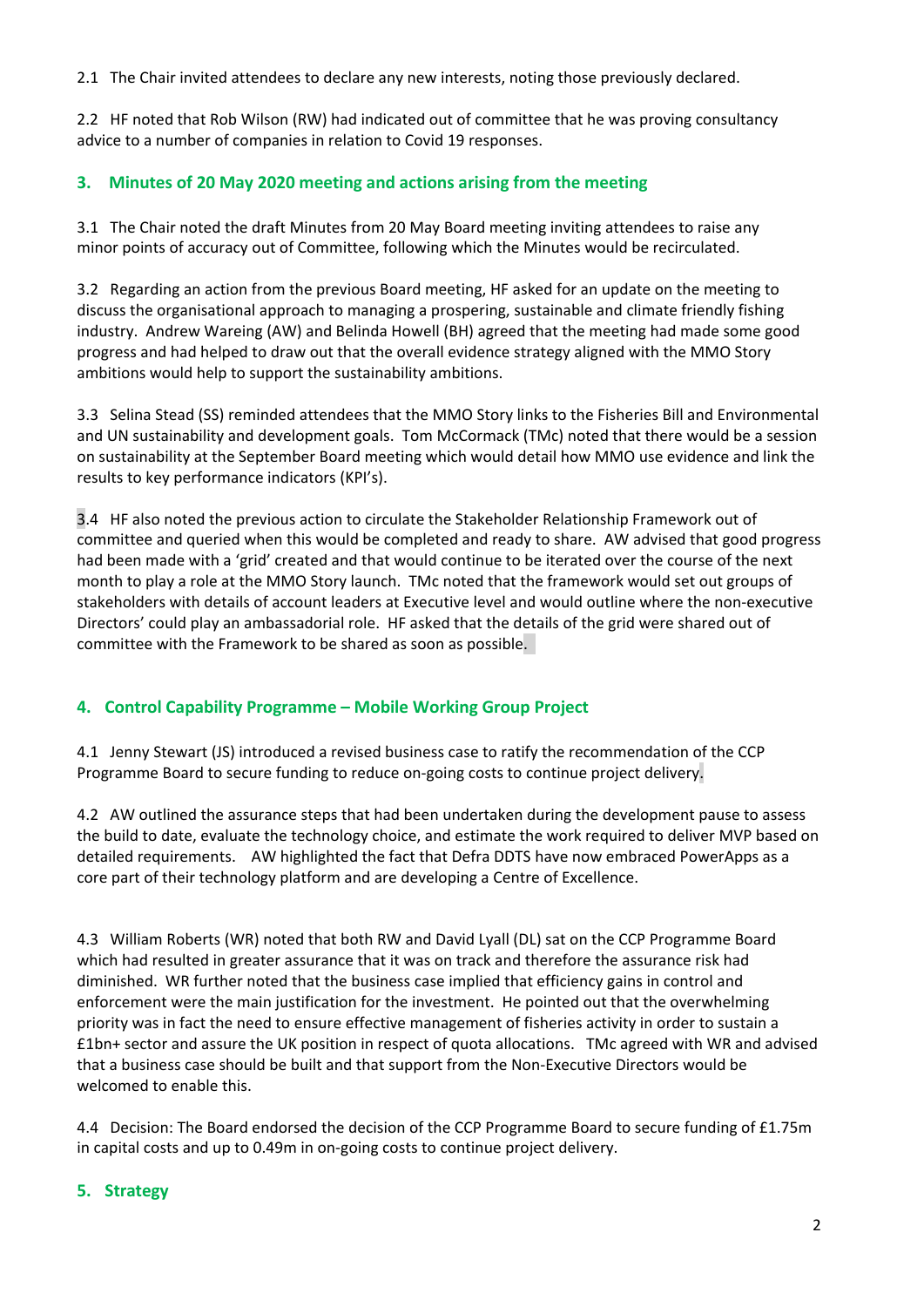### **Defra organisational strategy project update**

5.1 MW updated the Board on work led by the Defra Strategy Directorate to review the effectiveness of the existing organisational model. MW advised that an external organisation, Boston Consulting Group, (BCG) had undertaken a 'belief audit' with TMc, which MW had circulated with the papers, as well as collecting a range of data on aspects such as people and finance. This work would be key to the spending review which is likely to be launched by the end of July and continue throughout the summer.

5.2 HF asked whether there were any questions or comments. No questions or comments were made.

#### **Defra perspective**

5.3 Neil Hornby (NH) confirmed that BCG would be inputting into the spending review process during w/c 6 August. NH advised that the spending review would be launched at the end of July and would continue into the autumn and that while it was likely to be a multi-year review this may change. NH advised that the Covid 19 work had developed into considering how to support the fishing industry at a critical time of the year.

5.4 NH noted that focus was returning to EU Exit, as the point had now passed whereby, we could seek an extension. NH updated that the UK team were out in Brussels and work was ongoing with negotiations. The Fisheries Bill had passed through the House of Lords and was currently in the Commons, though timing appeared to be critical as it may not be read through the Commons until September. NH advised that the signs were encouraging for the Bill to be in place by the end of the calendar year.

5.5 NH advised that the Benyon Review had been completed with recommendations and the response from the government was to be published in due course.

5.6 NH provided details on the launch of *Project Speed* by the government designed to boost economic growth.

5.7 BH queried which aspects of the Fisheries Bill would be likely to remain following its passage through the House of Lords. NH advised that talks were ongoing with Ministers

#### **Annual Report and Accounts**

5.8 MW drew the Board's attention to the paper highlighting the annual report and accounts process. MW confirmed that this incorporated feedback from the previous year to allow the non-Executives adequate time to provide comments in relation to the Annual Report. MW advised that the Accounts would be presented to the ARAC prior to NAO certification.

#### **MMO Story implementation**

5.9 Susan Wear (SW) introduced a presentation to the Board on the launch of the MMO Story. SW updated that an all colleague call had taken place earlier in the week to celebrate the 10-year anniversary of the MMO and that the launch of the MMO Story to the whole organisation would take place at the next call scheduled for the 15 July 2020.

5.10 SW advised that following the launch of the MMO Story internally, the MMO intranet and external website would be updated with revised branding to begin the process to embed a revised approach and identity for which Garry Dando (GD) had carried out a lot of work on the visualization. The Executive Leadership Team would work on developing plans for driving the work of the Story through the following months with updates would be shared during all colleague calls in October and December.

5.11 Garry Dando (GD) explained that the MMO Story would be operationalised and brought to life for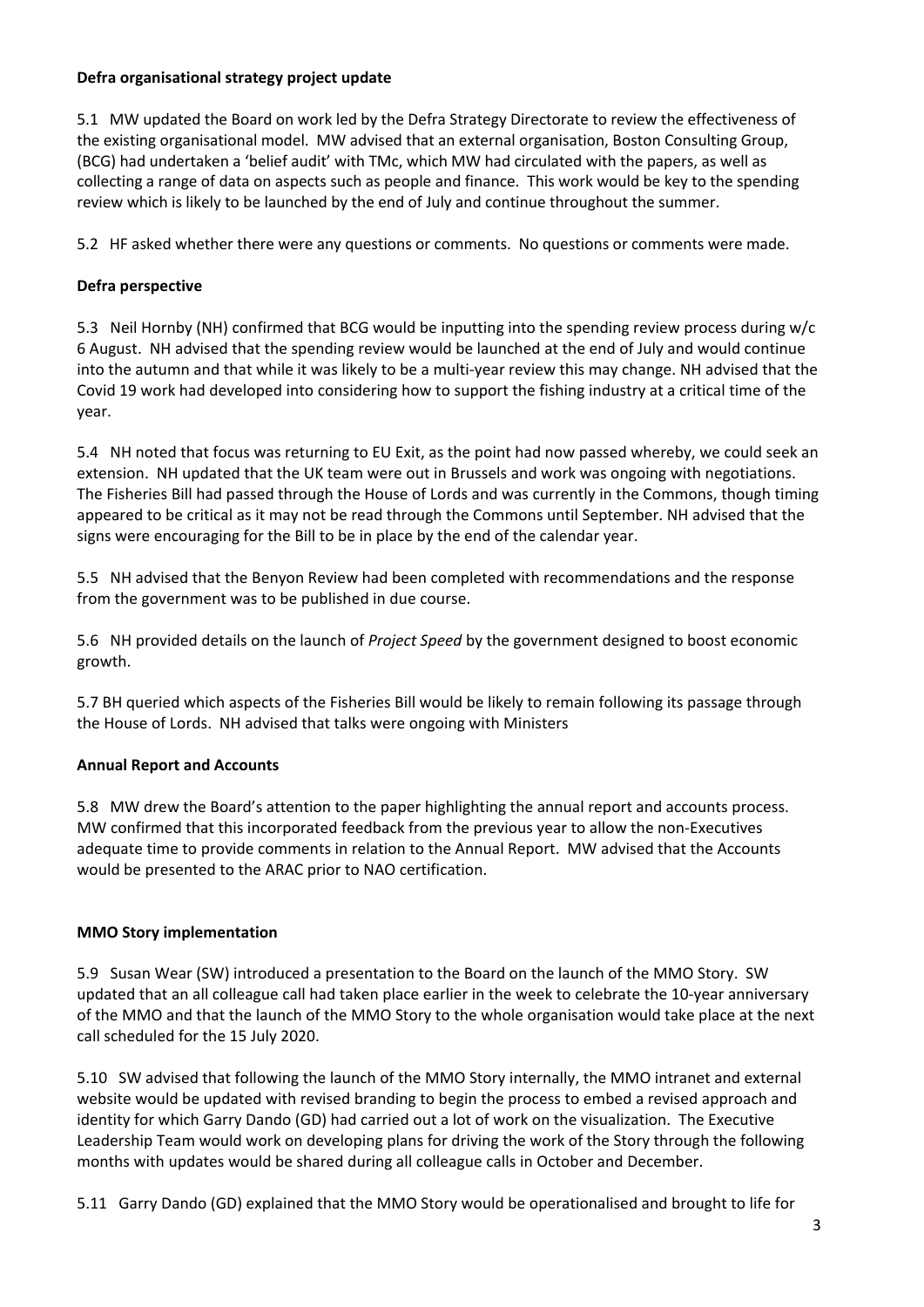colleagues. GD shared some examples of the revised branding which included the theme of six 'hero' pictures which reflected the values of the organisation and would be used consistently.

5.12 TMc reassured the Board that the narrative of the Story would establish how the organisation supports the environment and the economy and as the Story evolves, technology would be at the heart of the work. TM further noted that once the narrative was shared it would clearly state how the MMO supports both economy and environment.

## **MMO Board / Strategic Horizon activities**

5.13 Terence Jagger (TJ) raised a proposal which he had circulated to the Board members and CEO which proposed in the context of the MMO Story now being launched (including MMO's "Big Ambitions"), the setting up a small sub-group of Board members to support ELT in its development of the MMO strategy that looks forward over several years and sets out how we are going to get to our future state. TJ explained that HF had suggested that TJ, along with Belinda Howell (BH) and Bill Dickson (BD), worked with the CEO/Directors to devise a coherent strategy which would be adopted and ratified by the Board.

5.14 HF noted that the context of TJ's proposal was viewing the world post Covid 19 and EU Exit and focusing on the big questions and horizon scanning at a strategic level. HF explained that the non-Executive Directors would be able to use their expertise and experience to contribute to the strategy as an interesting future lay ahead with all sorts of opportunities and challenges.

5.15 TMc noted that he was very supportive of the proposal on the basis that it aligned to the MMO Story content, including vision; purpose; values and ambitions of the organisation.

5.16 BH noted her thanks to TJ and gave her full support for the strategic group to be formed. NH agreed and noted that this would help to support the MMO Story in the context of the changing external environment and how the organisation adapted to it.

5.17 HF noted her thanks to TJ for producing the proposal for discussion. TMc confirmed that the ELT would come back with a timescale for the work and re-engage with the Board members out of committee.

## **6. CEO update**

6.1 TMc advised the Board that it was very busy time with a number of competing priorities. He was concerned about colleague wellbeing and had encouraged his direct reports to take a break and this message had been cascaded throughout the organisation.

6.2 Due to Covid 19, recruitment in the organisation had been paused however steps had been taken to address this and recruitment would commence one again in early August with approximately 50 vacancies to be filled across Directorates.

6.3 TMc advised that there would be a renewed focus on areas such as risk, controls, service and MI. ELT had started work on updating KPI's as well as revising the evidence strategy. TM also advised that work had started on a 'total service' initiative which focused on MMO being a customer focused regulator

6.4 TMc offered his thanks to RW regarding a previous suggestion to undertake an interim people survey to check the temperature of the organisation; adding that this was now in development.

### **MMO Horizon**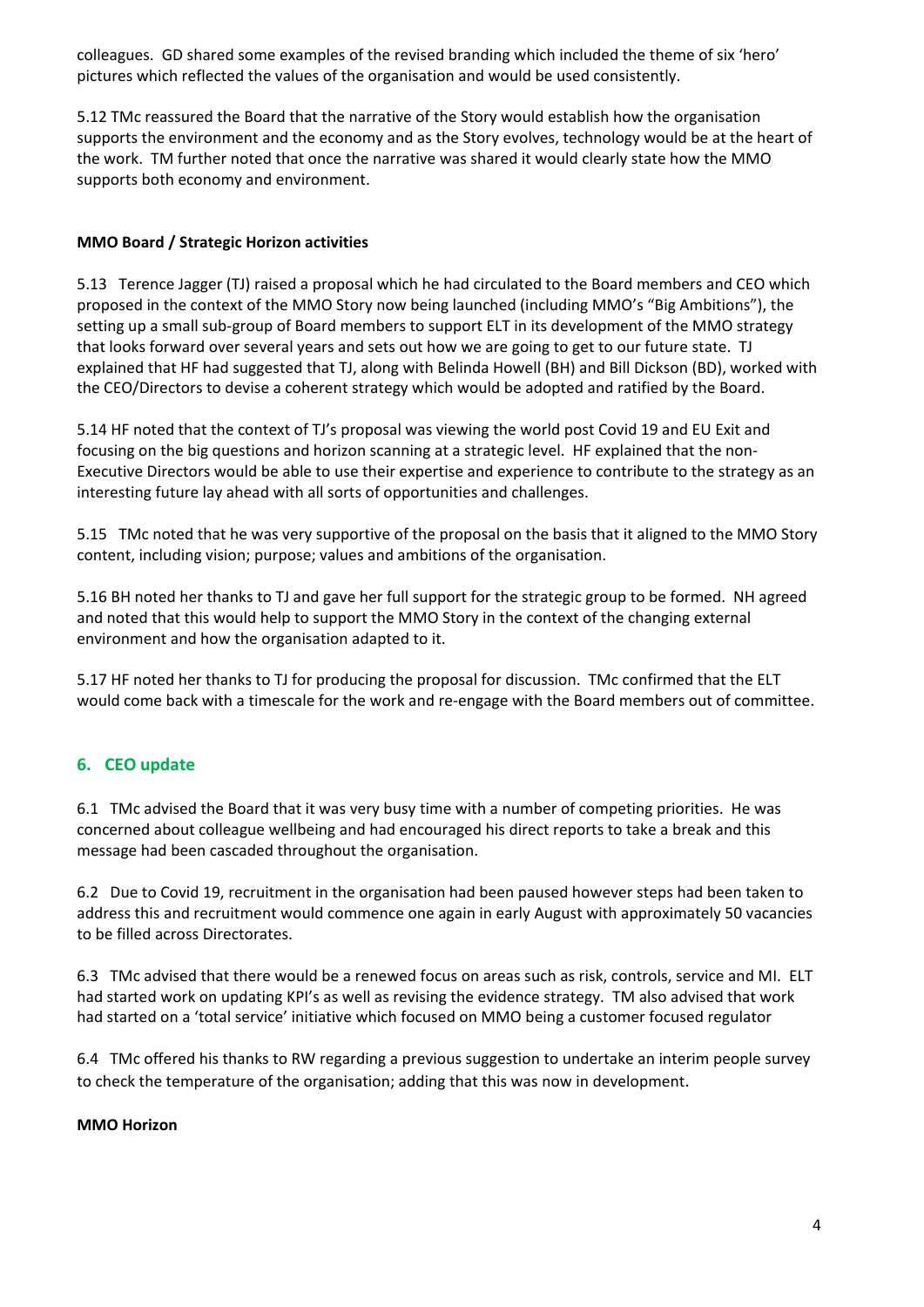6.5 Trudi Wakelin introduced the Horizon 2 project which has been set up to interpret Defra guidance through the MMO lens to coordinate the next 6-12-month phase of readiness to return to work outside of the home.

6.6 TJ queried the MMO HR policies given that there had recently been a strong media focus on diversity. TW advised that a review of all HR policies was underway, though acknowledged that diversity issues were more fundamental than the response to Covid 19.

6.7 TMc confirmed that the ratio of female and male colleagues was good and added that terms and conditions had been reviewed so that job adverts are fully flexible in terms of location and hours. Recruitment formed part of the People Plan and is therefore central to the drive to be a fully diverse organisation. RW suggested that the organisation explored the Apprenticeship scheme further as he seen this used to positive effect in other organisations. TMc commented that he would be very interested in exploring this further and would look into this further.

6.8 HF enquired about the Operations team given that a strong focus had been placed on them returning to work outdoors. PH advised that the team were cautiously keen and updated that all colleagues were briefed and de-briefed following every event. PH commented that the team were happy to be both on the harbour and at sea; with a full understanding of what they needed to do to remain safe and had the required PPE equipment to do so. At sea, the model had been tested and the team had boarded a 30m vessel last week. Feedback from fishers was that they had been happy to see the MMO on board the vessel. PH noted that evidence suggested that the Covid 19 virus lives longer in cool areas and therefore the team were not entering the cooler areas of the vessels, though this would be reviewed in due course.

### **EU Exit Update – PEG – outcome of Defra/MMO P-EG**

6.15 JS updated the Board on the range of EU Exit focused projects and advised that there had been two workshops held in the previous week to review each current project and challenge ourselves/understanding on readiness for 31 December. These workshops had resulted in papers drafted to ensure that a list of things to do existed for each project with a RAG status allocated to each one.

6.16 JS advised that all projects were noted as being 'amber', except for one which was 'red'. This project relates to future fisheries funding and needs attention however the project is expected to succeed.

6.17 JS also noted that some projects may remain as 'amber' as they are dependent on external factors such as the Fisheries Bill being passed. JS advised that she would send a paper out of committee which set out the detail of her verbal update.

6.18 TMc further advised that the Readiness Assurance Statements (RAS) would be utilised again to provide further and ongoing reassurance. While the focus was on day 1, week 1, the longer term implementation of the projects would be considered in due course.

### **ELT/ARAC Risk Workshop Update**

6.20 WR updated the Board on the Risk Workshop which had been held on Monday 29 June. WR advised that there had been a strong agreement on the consensus of strategic risks and an acknowledgement that some risks were beyond MMO's control.

6.21 WR commented that the KPI's needed a full review to make sure they are achieving the key objectives. Both TMc and MW agreed, confirming a systematic review of KPI's is being developed, including developing likely to run rest of this year and through next year.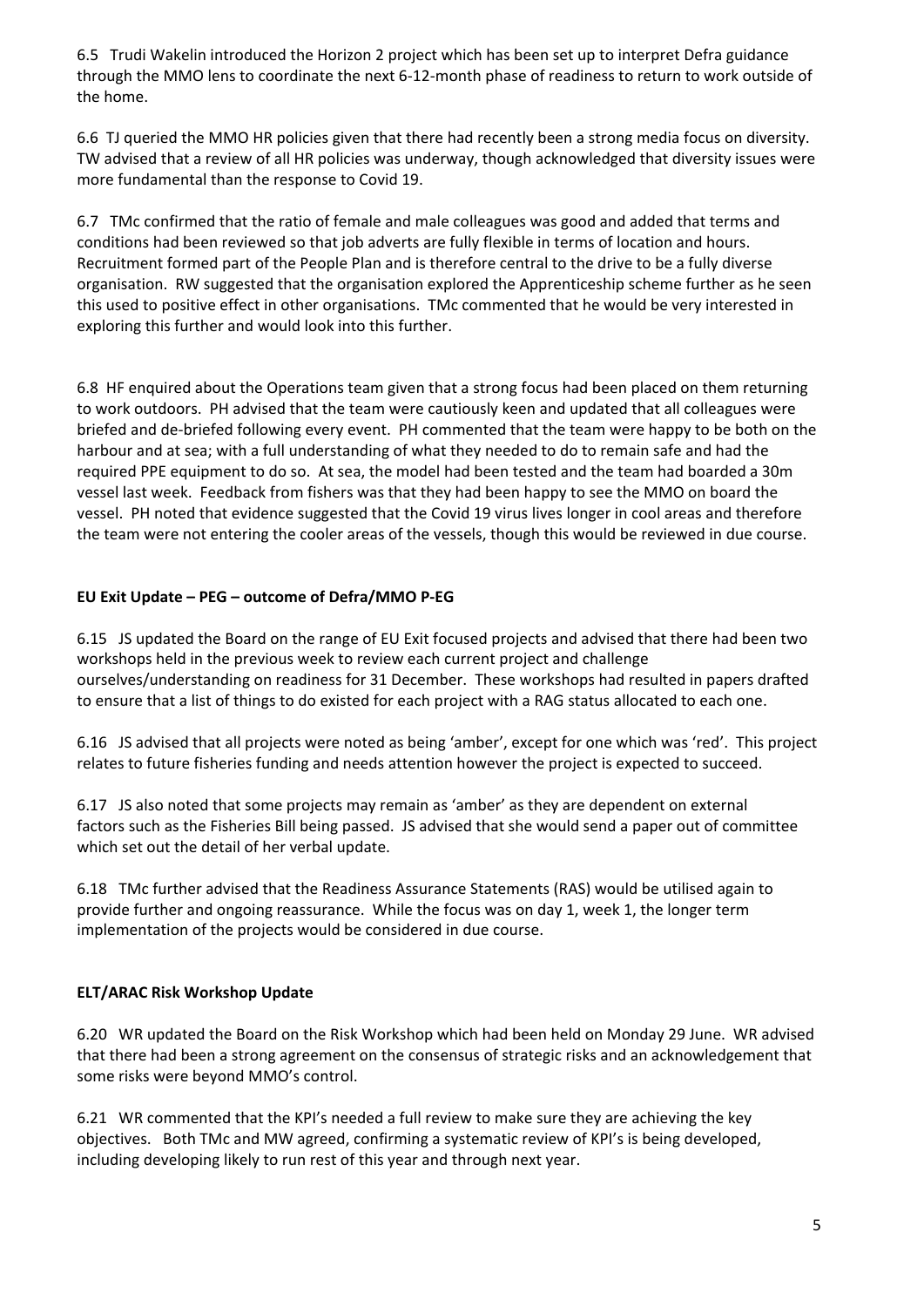6.22 WR advised that ARAC would be held on 10 July at which time the Annual report and Accounts would be discussed.

6.23 MW advised that a paper would be issued on the proposed risks for comment by the Board to keep momentum going. Both TJ and BH noted that KPI's need to be output orientated and TMc commented that the process was a journey.

#### **Highly Protected Marine Areas Report**

6.24 PH introduced an update on the Highly Protected Marine Areas (HPMA) report which had been launched on the basis of the Richard Benyon report in June 2020. PH explained that a HPMA would be designated in an existing Marine Protected Area and it would be used to undertake an increased focus on the area by taking a 'whole site' approach designed to give nature the best possible chance to thrive.

6.25 BH encouraged the Board to read the Benyon report, which is good reading. However, it highlighted potential impact, resulting in understandable resistance from in-shore fishermen. This would require the most in-depth engagement with affected stakeholders, if all recommendations were to be implemented.

#### **Demersal Landing Obligations**

6.26 PH introduced a paper to update the Board on Demersal Landing Obligations (DLO). PH advised that DLO required all catches of regulated commercial species on-board to be landed and counted against a quota to minimise the wasteful practice of discarding unwanted catch.

6.27 PH advised that a report to assess operational experience of the first full year of the regulations had identified that while some progress had been made there was still evidence of the continued practice of discarding. While Remote Electronic Monitoring helped to ensure compliance, a simplification of the landing obligation rules and revised choke solution would help to make a cultural shift towards compliance.

6.29 It was noted that the ARAC would be discussing the DLO in more detail at the October meeting and a report of these discussions would come to a future Board for information.

### **FRF/DSSS (FRG Closure Summary)**

6.30 MW introduced the FRF closure summary and noted that the paper had been shared with Minister Prentis. MW advised that following the government announcement of a £10m financial package to help protect seafood businesses, the three funds had paid out £7m to over 1,200 seafood businesses and payments were still ongoing.

6.31 MW advised that the teams across the organisation, along with policy colleagues, had worked extremely hard to launch the funds and both the Minister and Chancellor had been very impressed. MW added that the fund will deliver real benefit to the fishing industry.

6.32 MW outlined that a dispute process had been launched on 2 July for those applicants who had not been successful, and these concerns would be dealt with over the coming weeks.

6.33 HF congratulated MW and all the teams involved on their fantastic effort and noted that the quick launch of the funds had resulted in strong reputation building for the organisation.

### **7. AOB and Review of Meeting**

7.1 HF advised that the next Board meeting would be held on the 23 September with further details to follow.